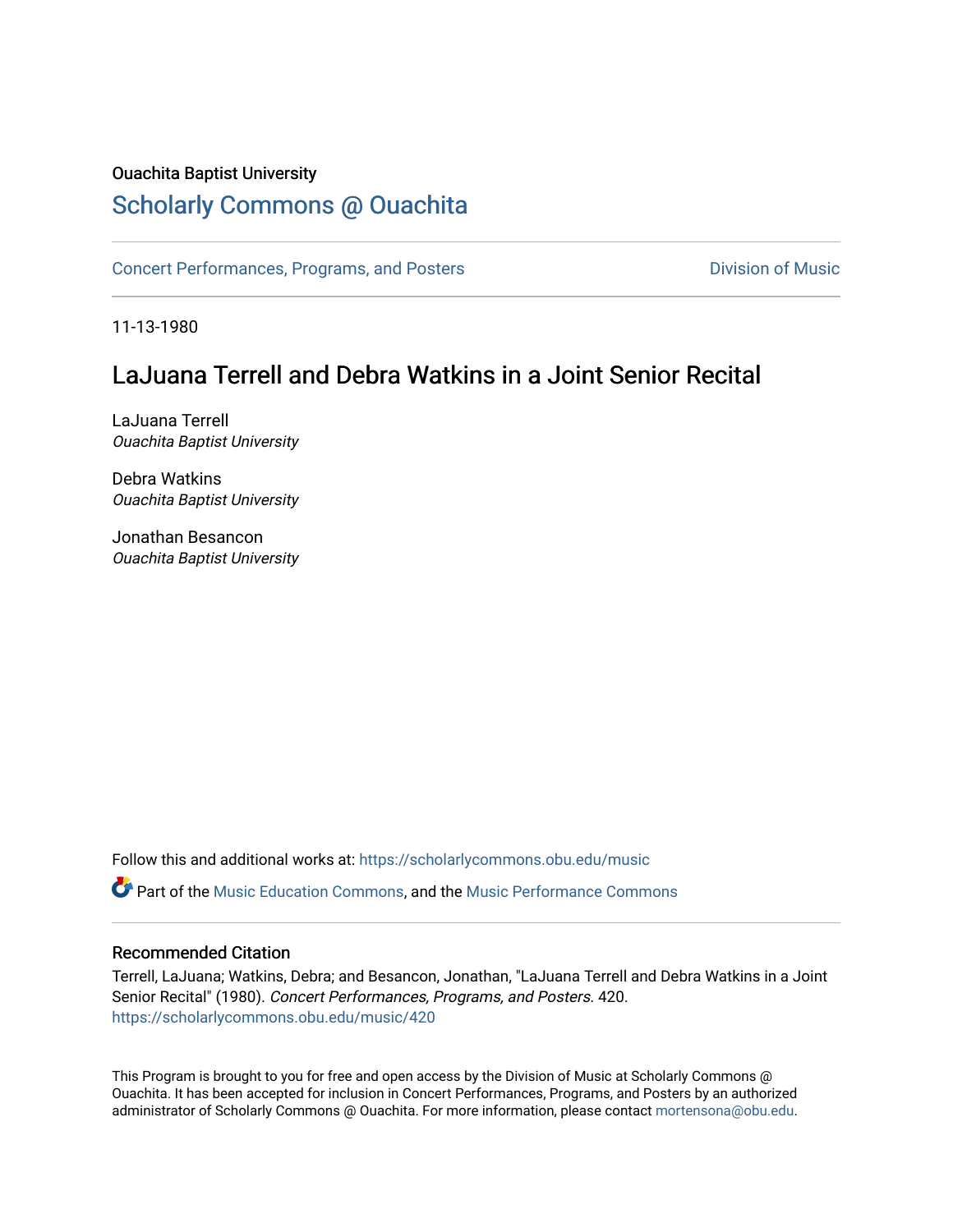# *Ouachita Baptist University Schaal of Music*

# .LaJuana 'Gerrell. mezzo-soprano Jonathan Besancon, piano

# Debra Watkins. Piano

*Senior Recital* 

November 13, 1980, 7:00 p.m.

Mabee Fine Arts Center Recital Hall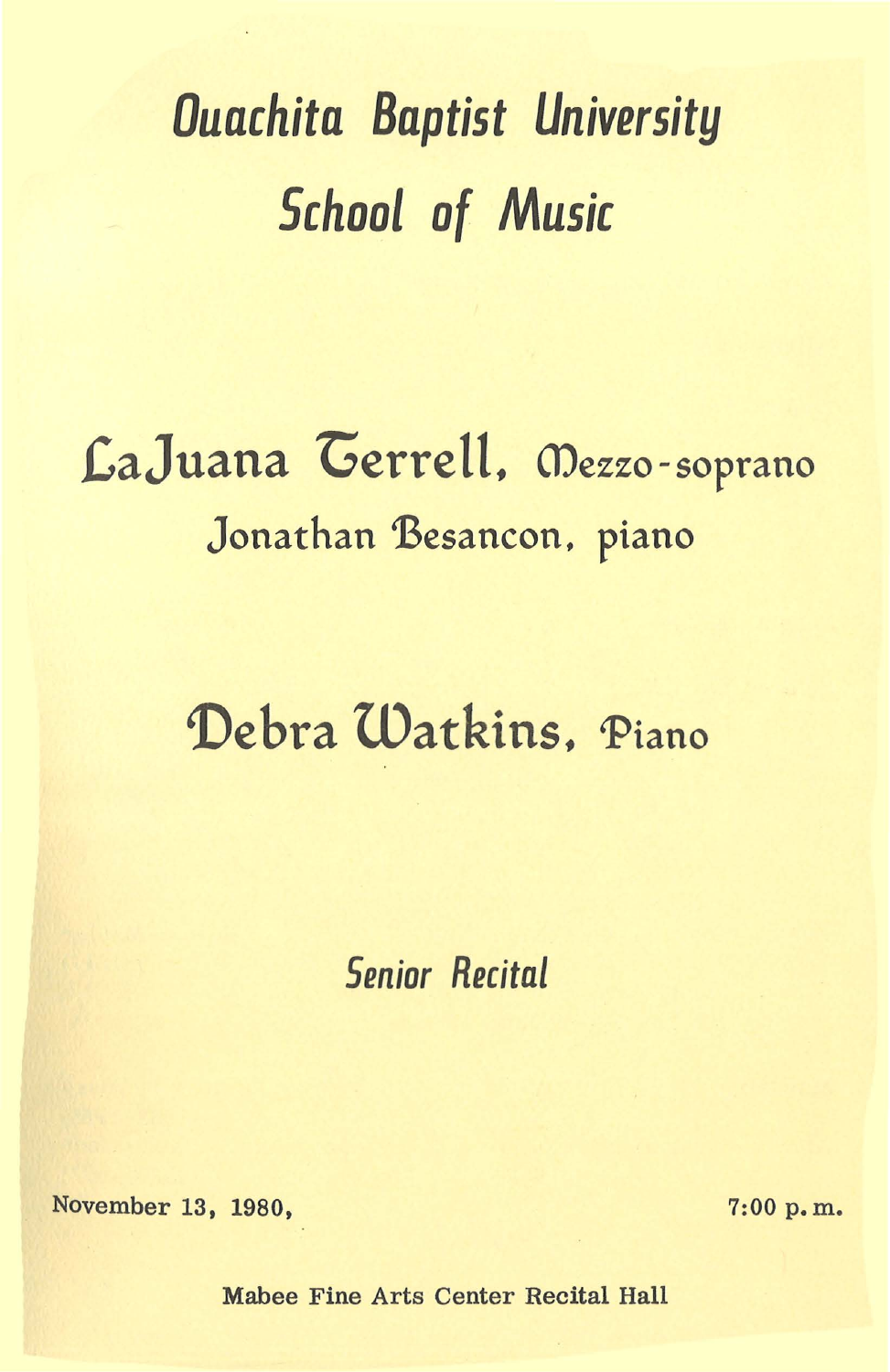### Program

I

Come All Ye Songsters of the Sky

Allerseelen

Ombra Felice

Henry Purcell (1659-1695) Richard Strauss (1864-1949) W. A. Mozart (1756-1791)

Miss Terrell

II

Sonata, K. 44

Sonata, K. 239

(1685-1757) Domenico Scarlatti (1685-1757)

Domenico Scarlatti

Miss Watkins

#### III

Leider eines fahrenden Gesellen

2. Geing heut Morgen über's Feld

3. Ich hab'ein glühend Messer

Mandoline

Amour, viens aider *("Samson et Dalila")* 

Gustav Mahler (1860-1911)

Claude Debussy (1862-1918) Camille Saint-Saens (1835-1921)

Miss Terrell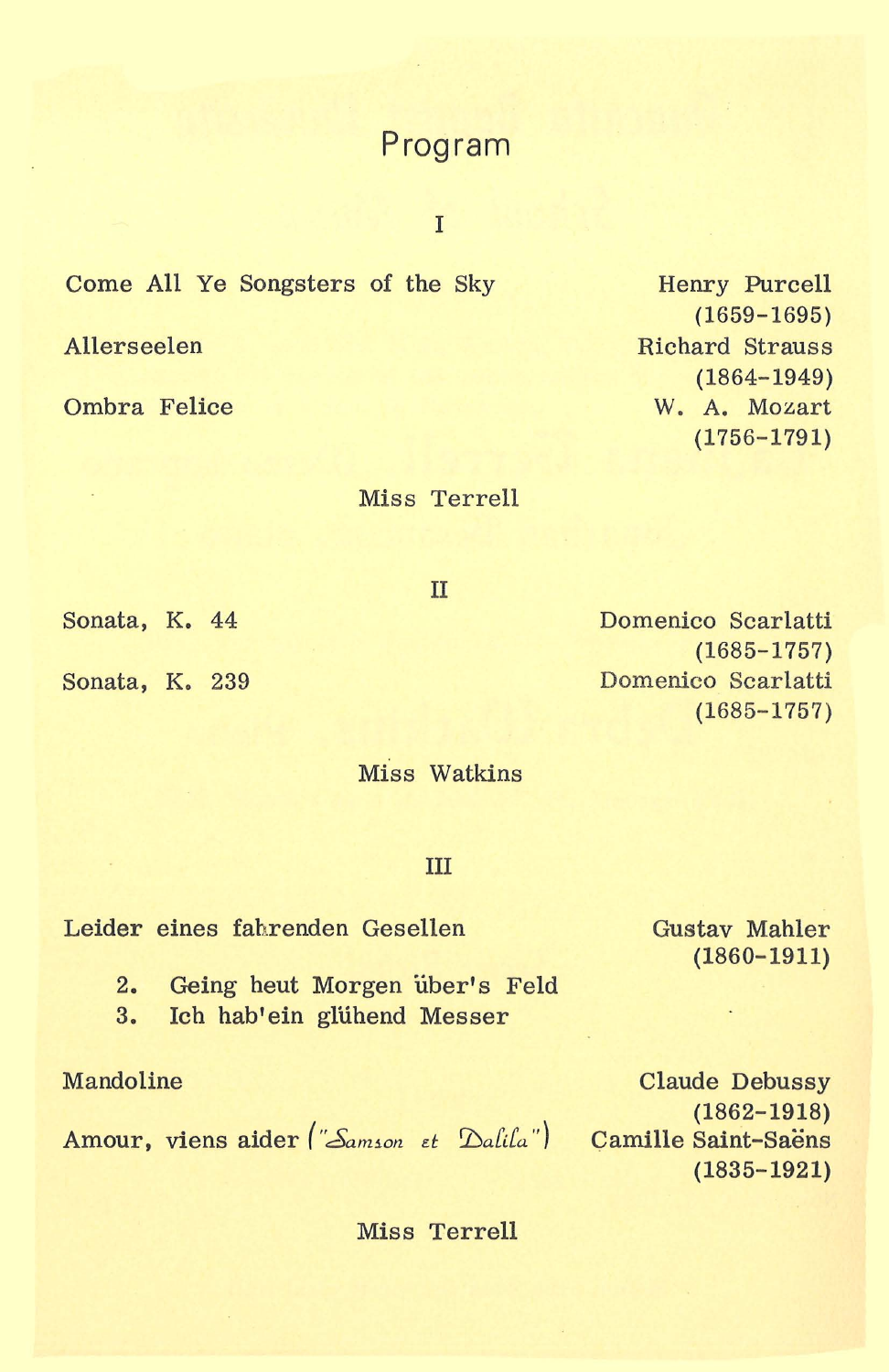IV

c minor Variations

Ludwig Van Beethoven (1770-1827)

v

Twelve Poems of Emily Dickinson

4. The World Feels Dusty

5. I've Heard an Organ Talk Sometimes

Psalm XXIII

Paul Creston (b. 1906)

Aaron Copland

(b. 1900)

Miss Terrell

VI

Toccata

Francis Poulenc (1899-1963)

Miss Watkins